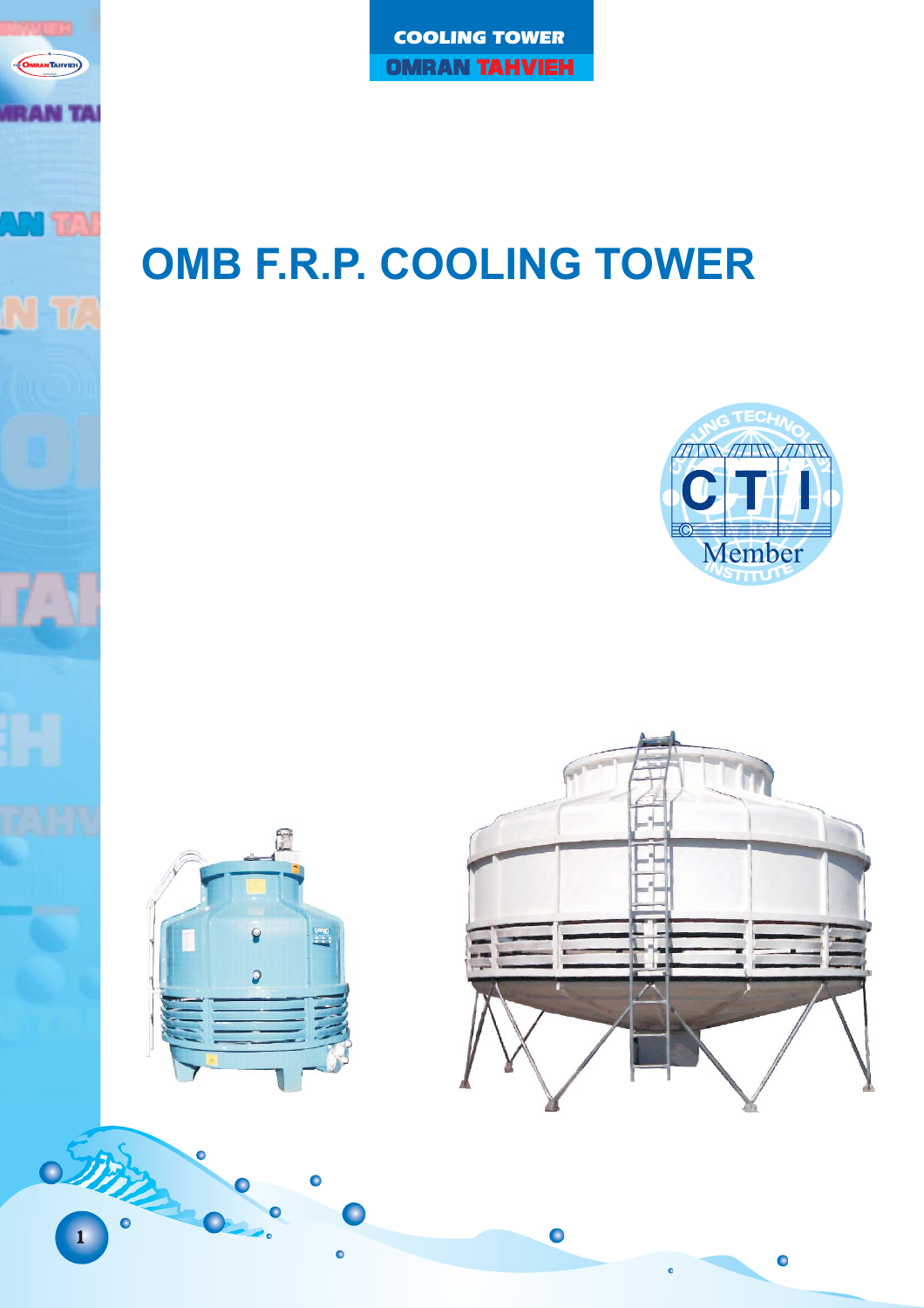

#### **1.1 Definition**

A wet cooling tower is an enclosed device used to dispose waste heat by evaporation from industrial processes and refrigeration or air conditioning system, where it is operated based on the direct contact of the earth's most common substances: Air and **Water** 

# **1.2 Classification**

The various devices commonly used for cooling water fall into three main groups : i. Ponds: cooling ponds and spray ponds.

ii. Natural draft towers: atmospheric , chimney or hyperbolic and fan assist natural draft.

iii. Mechanical draft tower: Forced or induced draft, each of which may be either Counter flow or the cross flow type.

#### **1.3 Terminology**

2

**OTHER** 

It is necessary to define the most common terms in the cooling tower operation. i. Range is the difference in temperature between the inlet hot water and the outlet cold water. For 40°C inlet and 35°C outlet, the range is 5°C

ii. Approach is the difference in temperature between the outlet cold water and the wet bulb of the entering air. For 35°C water out let and 27°C wet bulb temperature, the approach is 8°C.

iii. Circulating water rate is the quantity of hot water entering the tower

iv. Fill which are placed within the tower to effect heat and mass transfer between the circulating water and the air flowing through the tower

v. Casing is a vertical enclosing sidewall which surrounds the fill and retains the water within the tower

 $\bullet$ 

vi. Distribution system which begin with the inlet connection for distribution the hot circulation water within the tower to the points where it contact the air.

vii. Eliminator is an assembly which serves to remove entained moisture from the discharged air.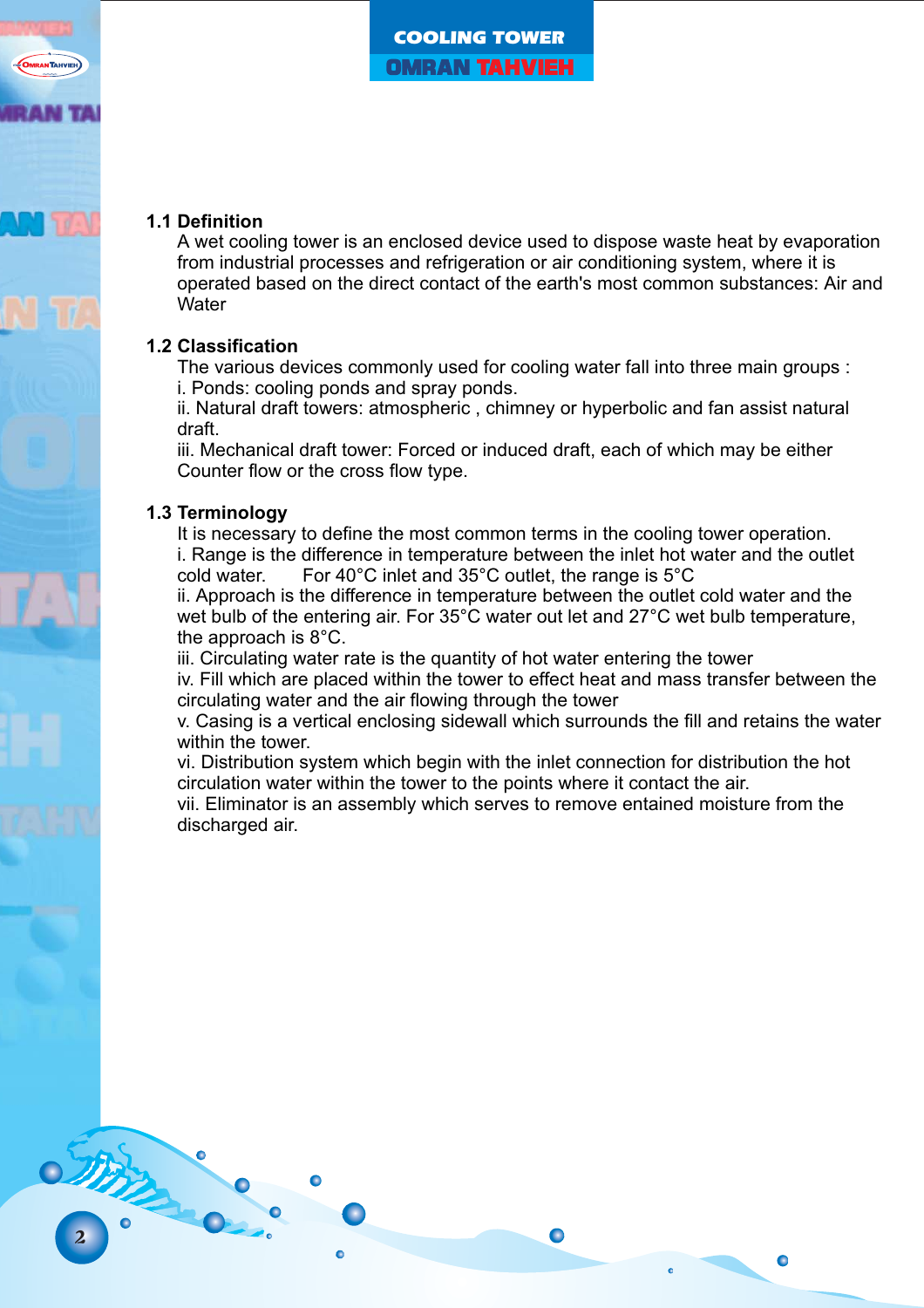#### **2.1 Principle of operation**

The automatic rotating sprinkler system distributes the hot water evenly over the entire fill section . Dry air is simultaneously drafted upward causing evaporation and so, the heat is removed. The cooled water falls into the basin and is pumped to the heat source for recirculation.

#### **2.2 Thermal design**

The "Omran" cooling towers operate on the counter flow principle which gives the best performances. The air flow through the tower infill is opposed to the water flow. The cold air meets the cooled water at the bottom of the infill providing maximum evaporation and heat transfer in the infill. The PVC infill is corrugated with clear channels between flutes to prevent any blockage and giving a large surace area per unit volume. Water flows through the infill in a thin film exposing the maximum area to the cooling air flow. The flutes of the infill are at an angle and each layer of infill section is reversed, turning the film or water and air over for maximum cooling

#### **2.3 Better Air Flow**

The rotating water sprinkler head distributes the hot water within forming a fine spray, and hence does not need the conventional type of moisture eliminator. This is because the water header has large number of holes giving a 'steam' type flow direct into the infill.Towers with fixed nozzles cannot obtain the coverage, which is needed for optimum cooling. We should not overlook that in rectangular type towers, eliminators provide a pressure drop which evens out the flow particularity into the Corner.

The 'Omran' tower being round, plus its conical fan inlet can better provide an even air flow through the infill, with a lower pressure drop , and without the additional pressure drop caused by the eliminator needed on other towers.

Fan KW depends on the mass of air delivered, the pressure generated and the blade efficiency. From the available data on other manufacturers tower. "Omran" air volumes are similar to competitor's sizes. The influencing factor for lower power are 'pressure' and 'efficiency'.

tower has large air inlet area, with low air velocity, low pressure drop.

tower is of the induced draft type. The fan is in the ideal position, to discharge the air at a high velocity upwards and allow natural convection to prevent recirculation, as can happen with the forced draft tower arrangement, where air leaves the eliminators at low velocity.

#### **2.4 Pumping head**

As seen already, the water distribution by a rotating header, is a significant part of the "Omran" tower design. The large diameter holes in the rotating header give a gentle stream of water at negligible pressure loss. Also, there is no risk of 'clogging', as can easily happen with spray nozzles in other types of towers.

 $\bullet$ 

The "Omran" cooling towers pumping head, is the static height of the spray or

OTHER.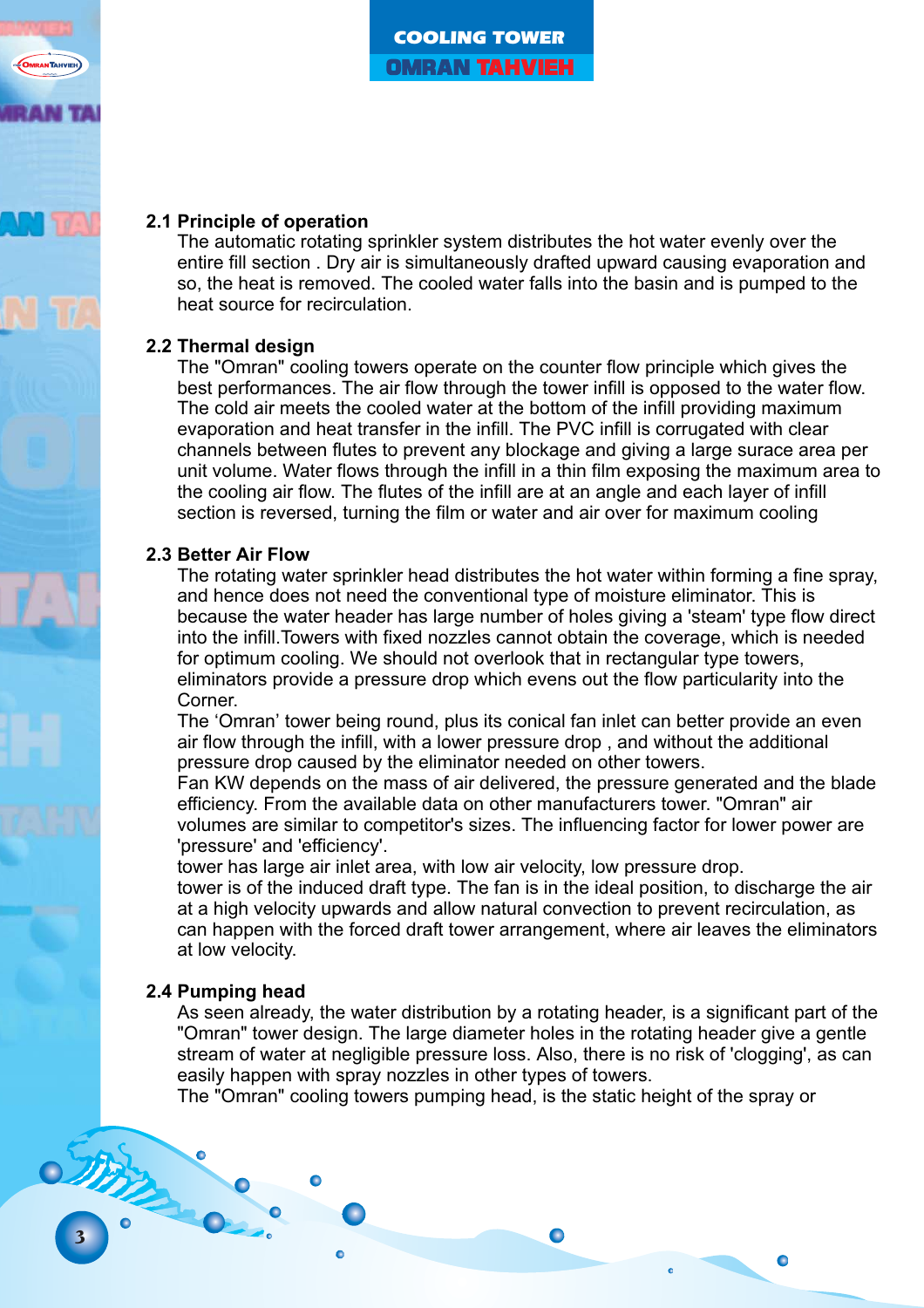header pipe above the water level in the basin, plus the pressure loss through the Rotating header, sprays of balancing valves, according to the type of tower being Considered.

It should be noted that pumping heads quoted for "Omran" towers include both of these as well as the piping inside the pressure loss of the sprays is usually quoted. To this must be added the static lift to the spray header from the basic water level, plus the external piping friction loss. In many cases the pumping head required for an "Omran" tower is about 50% less than for some other towers.

#### **2.5 Life Factor**

Although we generally refer to the towers as being constructed of fiberglass, we should actually refer to them as being FRP(Fiberglass Reinforced Plastic) FRP should not be confused with the translucent fiberglass roofing panels, and in particular with the cheaper grades which have given poor results even only in a few years. Without an adequate protective layer, the sun's ultra violet rays draw the fibres upwards so that 'hairs' appear to be growing on the panels as with fiberglass hulls, the "Omran" tower casings have a protective neopentyl glycol gel coat, which apart from containing the pigment colour, entirely resists the sun's rays. As a result, "Omran" towers do not need painting. However, if a client wishes to have a colour scheme changed, painting is possible.

Compared with timber towers which will ultimately rot, or steel towers which will rust despite increased maintenance, the fiberglass tower has a tremendous financial advantages for the wise investor. Unfortunately, many buyers appear to be only concerned to maintenance, running costs or rate of deterioration.

#### **2.6 Smaller Fan Motors**

DMD 1680 has an Installed Fan Motor of 10 H.P, whereas other reputed manufacturers offer Cooling Towers with either 15 H.P or 20 H.P motor for the Samecapacity.

The lower H.P rating of the motor used in "Omran" towers therefore leads to a substantial saving in annual energy cost as illustrated below:

|                                    | <b>CASE NO: I</b> | <b>CASE NO: II</b> |
|------------------------------------|-------------------|--------------------|
| <b>HP Difference</b>               | 5 H <sub>P</sub>  | 10 HP              |
| K.W.                               | 3.7KW             | 7.5KW              |
| (No. of Working Hours <sup>)</sup> | 8640              | 8640               |

When you invest in "Omran" Cooling Towers, you are assured of the following : 1. Superior laminate strength , with Isopthalic Resin (ISO) reducing vibration and increasing tower life.

2. Neopentyl glycol (NPG) gelcoat finish for UV protection and color retention with improved surface finish.

 $\bullet$ 

3. Auxiliary drain tank totally in corrosion resistant FRP.

other .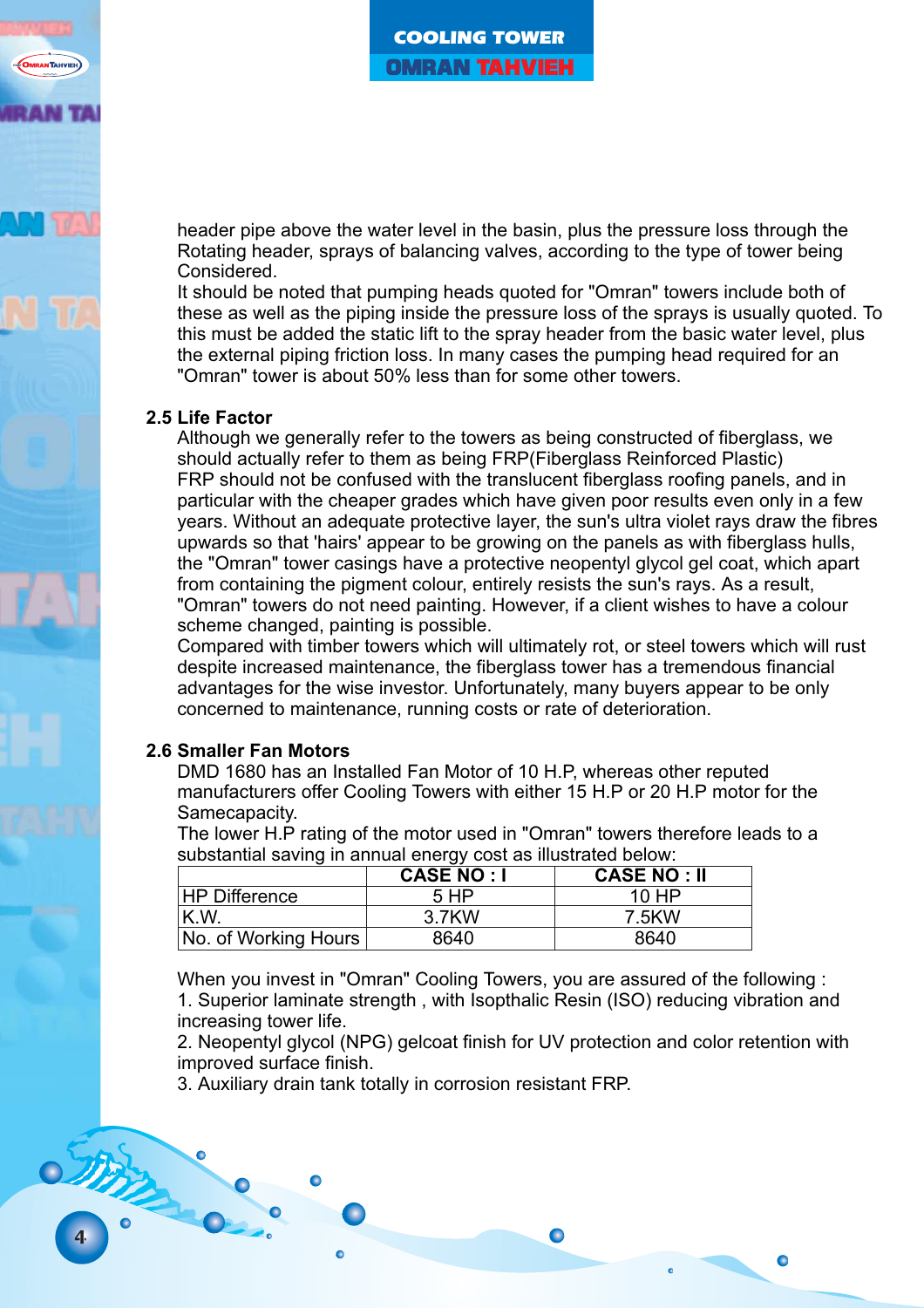4. fans, hubs & sprinklers in gravity die cast aluminum allow LM-6 together with dynamically balanced fan assemblies ensuring smoother operation, longer bearing & motor life.

5. PVC fills made from vacuum formed virgin PVC sheets.

6. Power saving leading to lower annual electric bills due to our direct drive motors With IP-54 or IP-55 protection and 'F' class insulation.

7. Protection against malfunctioning parts including Motors through a 15 months Warranty.

# **3 PREFACE**

staff to correct installation, proper operation and maintenance of the Cooling tower. This manual should be studied thoroughly and used as an aid to keep your Cooling Tower in good operating condition through timely and proper preventive maintenance practice. Users will also gain an understanding of cooling towers, principles of problems and methods for effectively dealing with them as and when they occur. This manual is intended for use by erectors , operators and service / maintenance

#### **4 INTRODUCTION**

heat in circulating water. The Heat is dissipated to the ambient air Via a process of heat and mass transfer from the circulating water. The water thus cooled is recirculated through the process, heat exchanger or condenser. The heat is transferred to the water either in a condensor like refrigeration or air-conditioning system or chemical processes or heat exchangers in cooling process, generating sets, engines, furnaces etc. A Cooling Tower is a direct contact heat exchanger, generally used to dissipate the

The cooling tower design has changed over the year to incorporate new materials, as and when available. The purpose being to make the tower.

- 1. Perform to required specification.
- 2. More compact
- 3. Weigh less
- 4. Consume least power

5. More long lasting , withstand corrosion and have good finish / looks. With the introduction of Fiberglass Reinforced Plastics the above benefits are achieved in the Counterflow, Bottle shape FRP, induced Draft Cooling Towers.

#### **5 COMPONENTS**

The various components of the FRP Tower are as under:

#### **5.1 CASING**

5

OTHER

PVC fills services to isolate the air stream, which passes over the fills. The casing is bottle shaped to reduce frictional resistance of air and aid air flow pattern. It is The bolt together FRP casing is completely non-corrosive . The casing enclosing the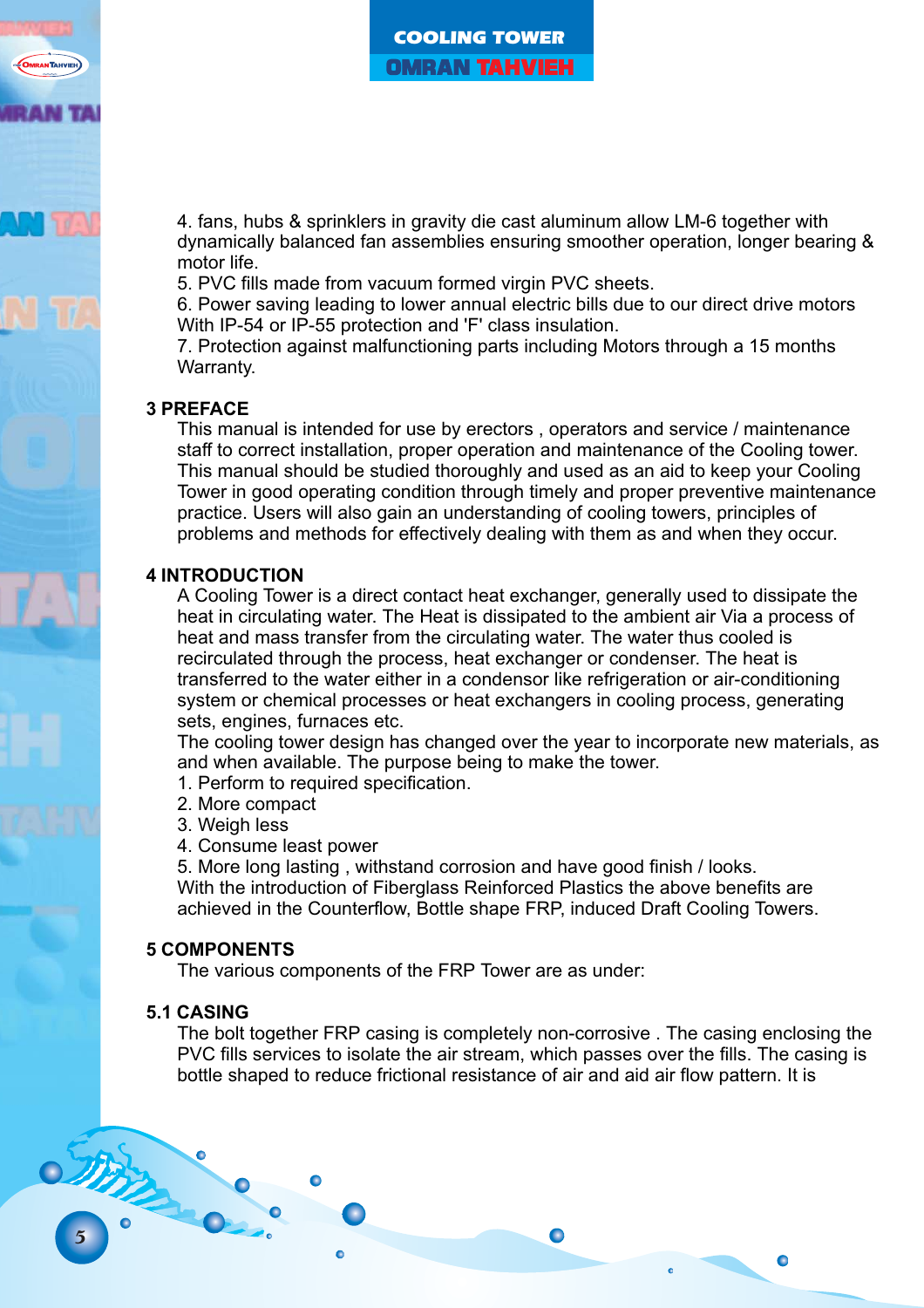designed to withstand wind loads upto 75km/hr, and vibrations emanating from the motor and other equipment. FRP casing has a high impact resistance when laminated with Isopthalic Resin and even if damaged is easily repaired at site. The neopentyl glycol gel coat is U.V. inhibited to provide a long lasting finished appearance and service life and imported wax release agents helps retain colours for long periods even when exposed to direct sunlight. The casing is in sections of easy to handle sizes and is assembled at site using bolting joints. The bottle shape of casing is ideal with regard to cooling efficiency and space economy.

#### **5.2 SUMP**

channelling it to the suction point. Further the basin also acts as a reservoir of water. The basin is also made of FRP and has similar characteristics as the casing. The basin serves the purposes of collecting the water descending from the fills and

# **5.3 SUCTION TANK / AUXILIARY TANK**

connections for inlet/outlet, drain, filling and overflow. The unit is at the lowest point and is always flooded and thus ensuring no cavitation on the pump suction. The suction tank is fully moulded in FRP to prevent corrosion and subsequent leakage's. A drain is provided to the tank which makes it quite simple to remove the accumulated dirt and to drain out the water, simplifying the cleaning and maintenance of the Tower. The suction tank is located below and in the centre of the sump and has all

# **5.4 TOWER STRUCTURALS**

to the foundations. These are of MS and are hot dipped galvanised so as to resist corrosion. The structurals of the tower support the casing, basin and motor mounting the loads

# **5.5 FILLS**

facilitate heat and mass transfer at the same time aiding in proper and even distribution of air and water over the cross section, while maintaining minimum pressure drop. The fills are of honeycomb section and are vacuum formed from Virgin PVC for excellent resistance to corrosion and give maximum area for wattage. The fills section is designed to bring about intimate contact of water and air so as to

#### **5.6 SPRINKLER**

evenly over the cross section of the tower. An aluminium alloy / S.S rotary head with radial PVC / PP pipes having drilled holes serves this purpose. The rotation of assembly is accomplished due to reaction of water jet being sprayed from the PVC / PP pipes. The sprinkler head is mounted on top of the central water supply pipe. To reduce frictional resistance and to ensure free rotation even at low flows the sprinkler has 2 sealed prelubricated ball bearings mounted on the central shaft. This sprinkler system is preferred over the fixed nozzle system for various reasons. The gravity die cast aluminium alloy / S.S sprinkler is used to distribute the water

 $\bullet$ 

6

OTHER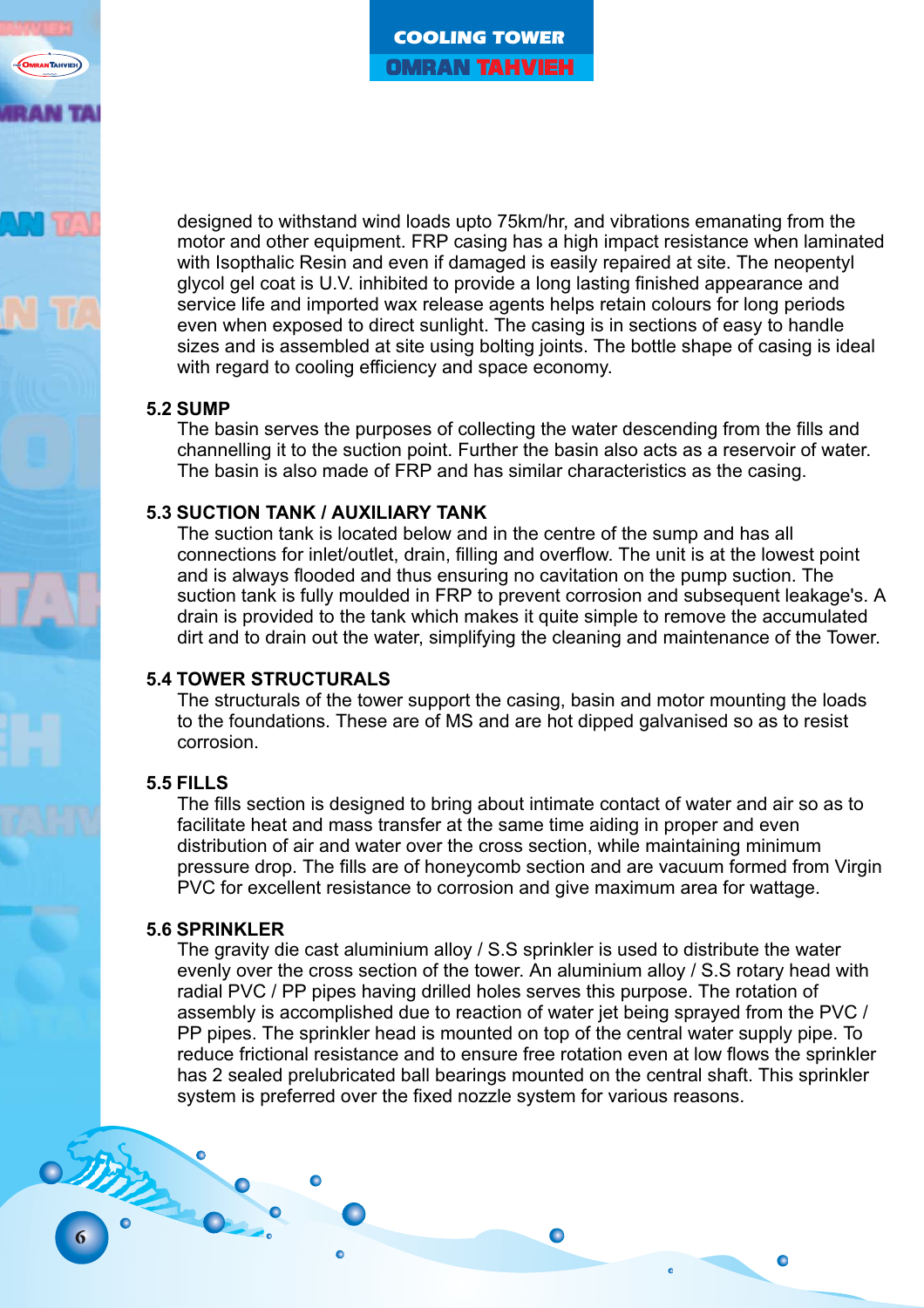# **5.7 FAN / FAN BLADES**

The light weight fan has good corrosion-resistant quality is an axial flow, multiblade version with adjustable blade pitch. The fan is designed to deliver large volumes of air at low power consumption and low noise generation . The fans are dynamically balanced for smooth operation, longer bearing life including that of the supporting Structure. FRP fan blades may also be provided on demand and these have in addition to excellent corrosion-resistance , good noise reduction properties.

#### **5.8 Fan Drive Motor**

The fan drive motor is in IP-54 or IP-55 'F' class design. The fan is directly driven by the special extended shaft motor made from steel mounted facing downward on a mounting frame on the top of the Cooling Tower.

# **5.9 GRILLS**

7

Since Cooling Tower are generally installed on wind swept rooftops or at higher altitude, galvanised MS grills are installed at the air inlet and air outlet (space between the Tower casing and Water Basin ) to prevent water splash and contaminants like leaves, birds etc. entering the Cooling Tower.

#### **5.10 DRIFT ELIMINATORS**

Units with rotary sprinklers are designed to minimise carry over by judicious choice of air flow velocities. The air distribution is aided by using a centrally located rotating eliminator section to avoid high velocity areas. Further the pipes are covered by aerofoil section eliminators which helps arrest small droplets from escaping and for evenly distributing the sprinkled water. For the towers using stationary sprinkler nozzles a full width eliminator covering the full cross section is used. The shape of the eliminator is chosen to minimise pressure loss of air and to trap the maximum amount Of entrained droplets.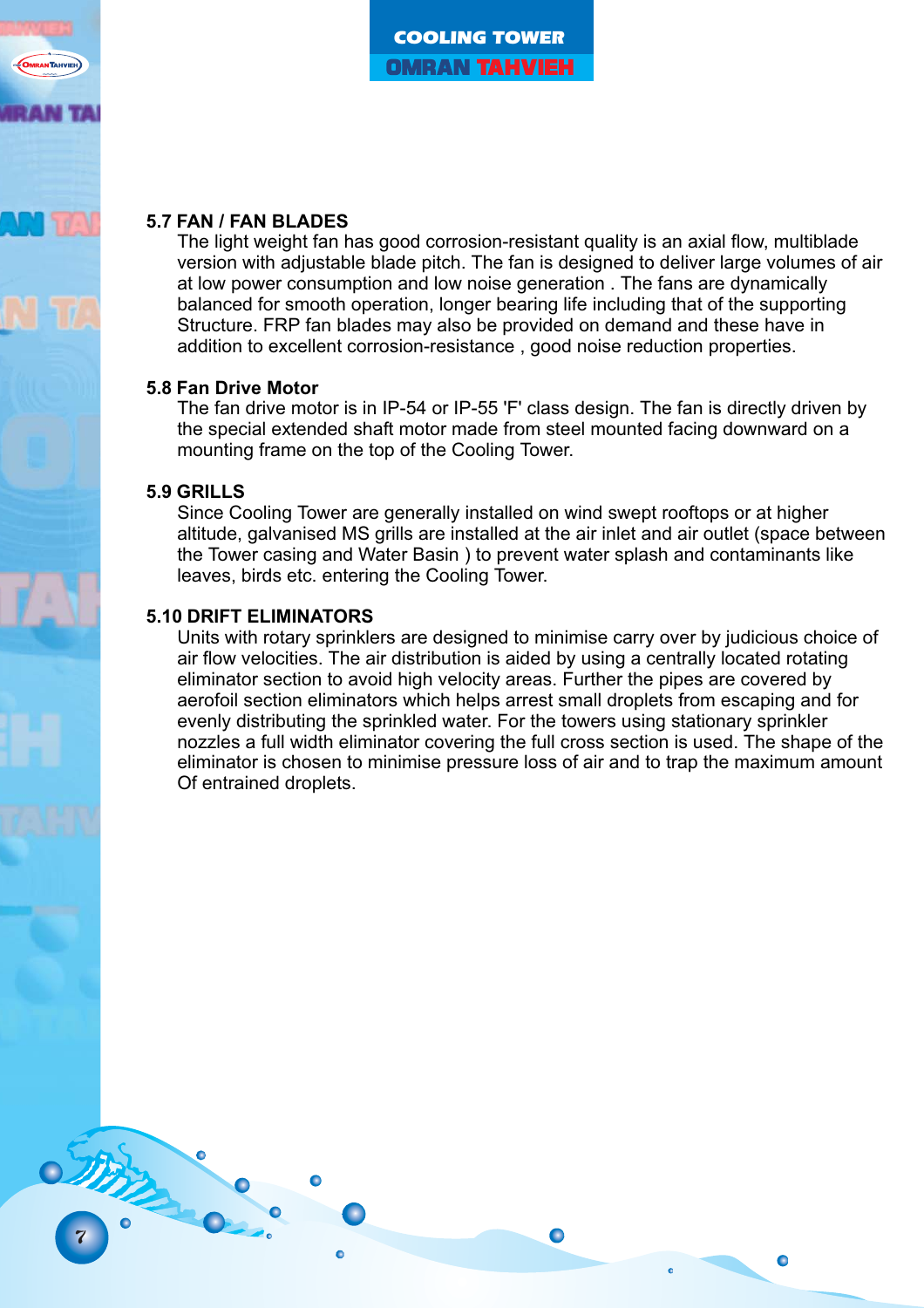# **6 PREPARATION FOR INSTALLATION**

6.1 Decrate all components, open all packages, and confirm nothing is damaged. 6.2 Check all components received as per packing slip (including fiberglass mat and

resin ).

6.3 Collect all tools and tackles as needed

-- spanners

- -- drill &drill bit
- -- pipe wrench
- -- screw driver

-- Plier

-- hammer

-- files

-- spirit level / pipe level

-- slitting knife

-- brush

-- roller

6.4 Check concrete foundation , is as per drawing.

6.5 Check level of foundation legs and correct if required.

6.6 Install suction tank on central foundation,, with correct orientation as decided by client.

6.7 Install pipe legs on circumferential pad foundation and slip in foundation bolts. Level top side with level pipe.

6.8 Install basin supporting ring and bolt together, with supporting legs.

6.9 bolt basin FRP section and place on top of Basin Ring.

6.10 Install Grill (Jali) support upper Ring support legs on top of Basin on edges.

6.11 Install upper ring and bolt to legs.

6.12 Install casing sections piece by piece and bolt together to next piece to form complete cylindrical shape.

6.13 Install motor supporting ring / bracket

6.14 Install ladder

6.15 Install motor and fan assembly (for large towers, for smaller tower these may be installed after fills)

6.16 Connect inlet stand pipe.

6.17 Bolt on sprinkler mounting pipe.

6.18 Install sprinkler head, by screwing on the pipe.

6.19 Screw in pipes and end caps and lock with locknut (for large towers turn buckles are to be used for maintaining PVC pipes horizontal ).

6.20 Install clamp on central pipe.

6.21 Install cross member for fill support.

6.22 Place fill support grid and bolt in place to form ring.

6.23 Install fills down on grid, starting with diametrically placed packs, fill up rest of grid.

 $\bullet$ 

STATES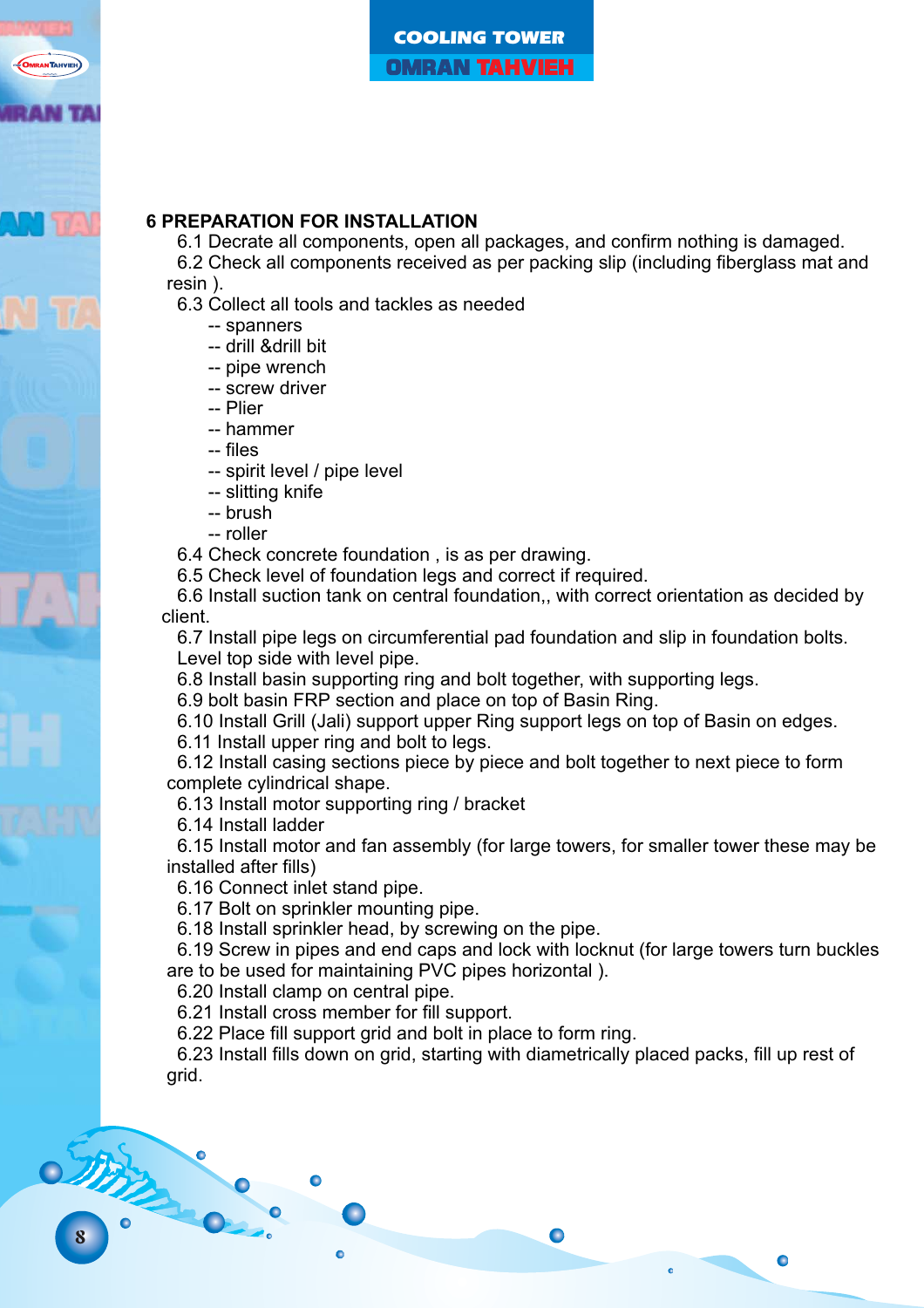6.24 Install next fill pack layer at right angles to 1st layer.

6.25 Seal Basin flanges and suction tank with fiberglass mat and resin, and allow to set before disturbing.

6.26 Install motor / fan protection grid with hinged portion in alignment with ladder.

6.27 Install grill (screen) for air inlet.

6.28 brush coat bolt heads with resin for additional protection.

6.29 Provide bottom support for ladder.

# **6.30 SPRINKLER ASSEMBLY**

#### a. Sprinkler Pipes

The sprinkler pipes must be clean to prevent any blockage in holes. When cleaning the sprinkler pipes , loosen the lock nut showen in fig to unscrew and remove the sprinkler pipes. On reassembling , be sure the alignment screws ( round head ) are positioned at the top centre.

b. Sprinkler hand

9

OTHER

Scale or sludge attached to the narrow space impedes revolution. IF the sprinkler rotation slows down or even stops despite normal water flow the sprinkler pipes or , at the beginning of the season , if the head does not rotate even though the water is flowing at the same rate as last season , dismantle the rotary head for cleaning and Checking.

When reassembling, do not wet the bearing potion with water and apply ample anticorrosion lubricant (Water proof, Lithium soap- radical grease, on bearings and oil seal position . Also pay particular attention when passing the oil seal over the centre pole to not to damage the lips of the oil seal. Since oil seal is effective for a limited Period, it is desirable to dismantle and replace it every two or three years.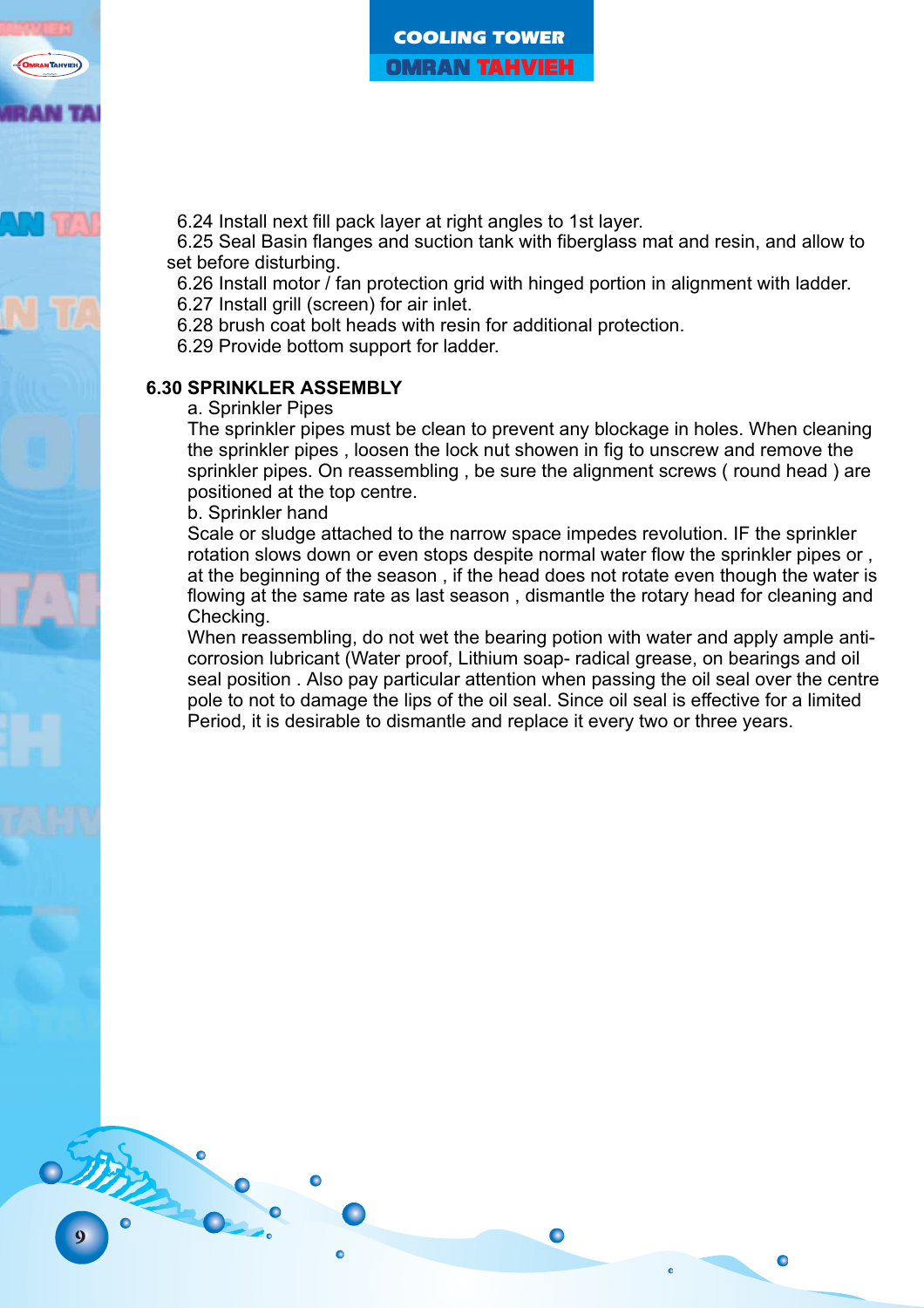# **7 "NORMAL" CONDITIONS**

Water quality and environmental conditions on the vast majority of HVAC Cooling tower applications permit acceptable service life from standard Cooling Tower construction using the materials previously described. Significant deviation from these "normal" conditions often demands alternate materials choices.

For most purposes, the following criteria define "normal" conditions :

Standard tower design assumes a maximum of 120 °F hot water to the tower. including system upset conditions. Temperatures over 120 °F , even for short duration, may impose damaging effects on PVC fill, many thermoplastic components, galvanizing and plywood. Those rare applications demanding hot water in excess of 120 °F usually benefit from careful review with the tower manufacturer to assure that appropriate materials changes from the standard configuration are included in the initial purchase specification.

"Normal" circulating water chemistry falls within the following limits (note the distinction between circulating water and make-up water ):

-- ph between 6.5 and 8.0 , although ph down to 5.0 is acceptable if no galvanized steel is present. Low ph attacks galvanized steeel, concrete and cement products, fiberglass and aluminium. high ph attack wood, fiberglass and aluminium.

-- CHlorides (expressed as NaCl ) below 750 ppm.

-- Calcium (as CaCO3) below 1,200 ppm-except in arid climates where the critical level for scale formation may be much lower

-- Sulfates below 5,000 ppm - if calcium exceeds 1,200 ppm, sulfates should be limited to 800 pp, (less in arid climates) to prevent scale formation.

- -- Sulfides below 1 ppm.
- -- Silica (as SiO2) below 150 ppm .
- -- iron below 3 ppm .
- -- Manganese below 0.1 ppm.

-- Langelier saturation index between -0.5 and +0.5 -negative LSI indicates corrosion likely ; positive indicates CaCo3 scaling likely.

-- Suspended solids below 150 ppm if slids are abrasive-avoid film - type fills, if solids are fibrous, greasy, fatty or tarry-wood, PVC, Polypropylene or ABS fills can be used, but PVC usually is the material of choice.

-- oil and grease below 10 ppm or loss of thermal performance will occur.

-- No organic solvents.

-- No organic nutrients, which could promote growth of algae or slime,

-- Chlorine (from water tratment 0below 1ppm free residual for intermittent treatment; below 0.4 ppm free residual for continuous chlorination.

These conditions define normal circulating water, including the chemical concentrating effects caused by recirculating the water to some predetermined number of Concentration.

 $\bullet$ 



STAR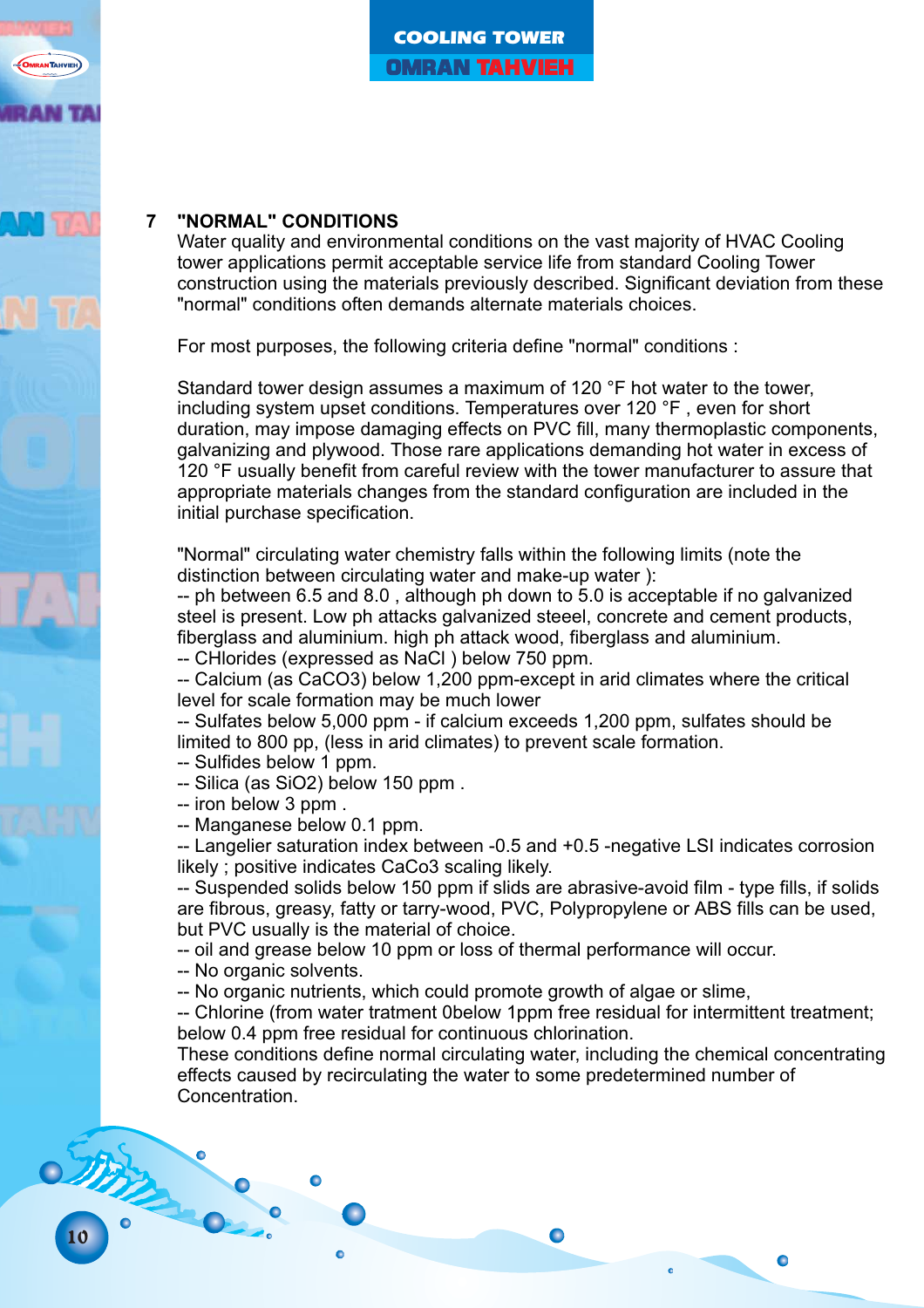

# **8 WATER QUALITY CONTROL**

Cooling towers are very effective air washers. Atmospheric dust able to pass through the air inlet will enter the circulating water or air pollution, such cases as corrosion, scale and algae growth which impeded the performance of air conditioning equipments are suprisingly increasing

To prevent such trouble , it is not enough to depend entirely upon chemicals or equipments. Check the water quality and also on environment factors as well.

1. Make quality analysis of circulating water and supplementing water and take appropriate action to control the quality.

2. If when the troble is anticipated owing to the condensed circultion water , we recommend the use of chemicals, periodic blow sown to keep the operation within the regulate water quality.

3. For scale and alhae, clean with chemicals.

4. Use strainer or filter depending on quality and mixture of the water.

# **Operating Hours and Condensation of Circulating Water**

**Conditin** 

- R : Circulating water quality 30 m3/h
- E : Evaporation Loss quality 1% (0.3 m3 /h)
- C : Carry over loss 0.1% (0.003 3 m/h)
- B : Forced low 0%, 0.1%, 0.4%
- H : maintaining water 2m3 (c.t pit, piping and condenser incl.)
- NMax : condensation ration

Note : Normal condensatin is about 3 fold

#### **Condensation Multiple , Blow-down Volume and Suply Water Volume**

| Condensation Multiple: N       |  |  | oe  |
|--------------------------------|--|--|-----|
| Blow-down volume : B(i/h/RT)   |  |  |     |
| Supply water Volume: M(i/h/RT) |  |  | 6.5 |

Note : Above table indicates in case of packaged. chilling unit and turbo type compressor (131/min/RT. 37°C-32°C-27°C) For general calculation method, refer to 7.5 Relationship between Condensation Multiple (N) and Supply Water Volume (M)

#### **WARNING :**

11

STAR

Water treatment must be supplied and / or applied by a professional in the field in order to avoid fill damage. It is the user's/ owner/s responsibility to treat the water in order to stop biological contaminants and avoid among other bacterium, the Legionnella bacteria, which is known to cause legionnaire disease.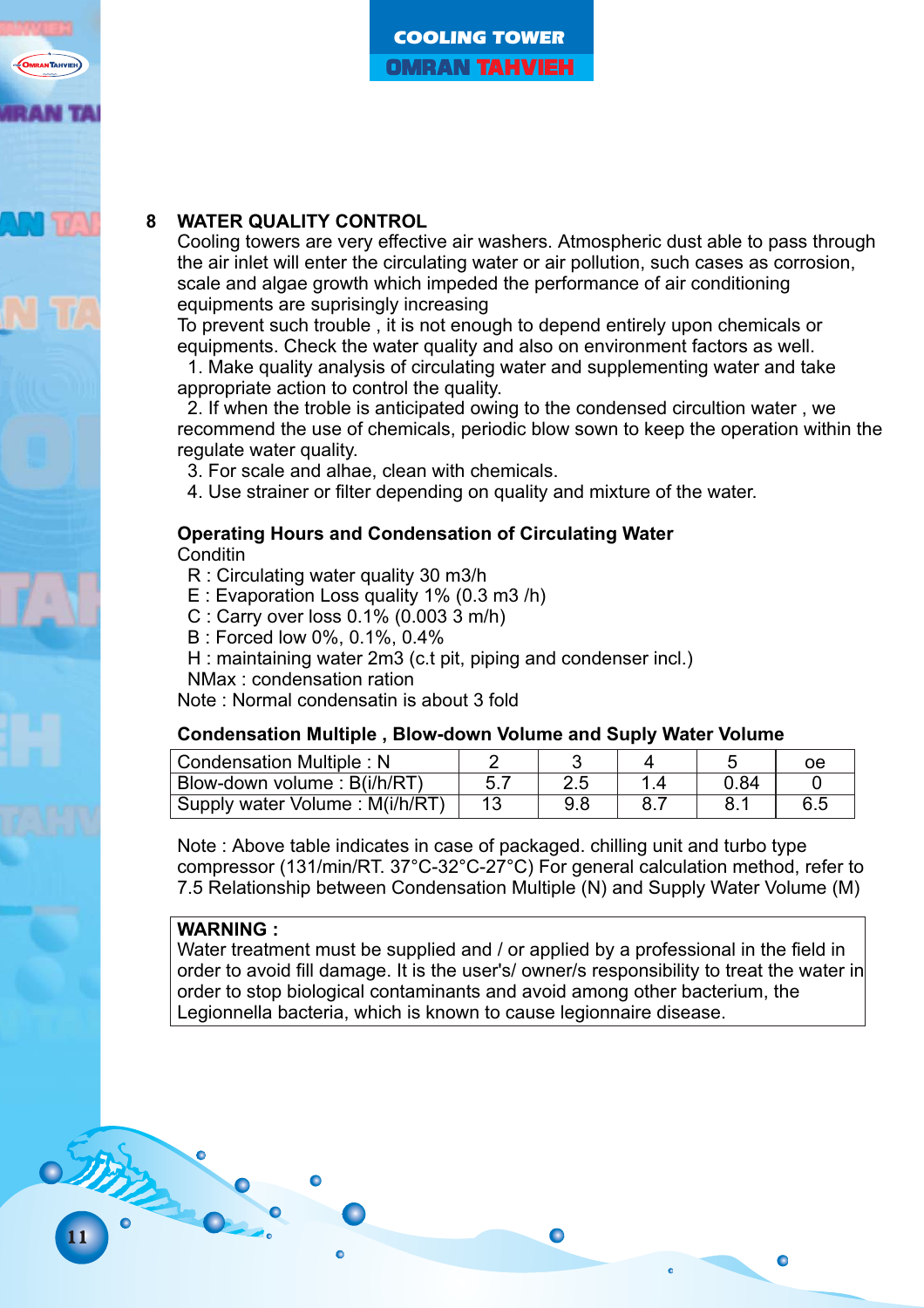# **9 Post Erection checks / Pre-commissioning checks**

9.1 Check level of sump, and fan ensure they are parallel to ground.

9.2 Check center pipe is vertical and sprinkler arms are all levelled, at right angles to center pipe.

9.3 Ensure no dirt/other foreign particles are present in sump, suction tank etc. Sweep clean/wash clean.

9.4 Rotate sprinkler with hand and ensure it is free

9.5 Ensure fill top is even.

9.6 Ensure sprinkler arms are at a contrant level above the fills and that the arms do not rub agains/ uneven fills. casing etc. not rub agains/ uneven

9.7 Ensure fan and motor assembly is free.

9.8 Check all bolts are tight and no loose parts noticed.

9.9 Fill water in sump and check and eliminate water leaks , if any.

9.10 Connect correct power (i.e 380V, 50Hz 3PH. AC ) supply to fan and check.

- a) direction of rotation of fan is correct and air is being sucked through screen above sump and discharged vertically upwards.
- b) Vibrations are negligible.

c) Fan cable connection are made with lugs, & terminal cover gasket, is tight. 9.11 Establish water flow and check sprinkler rotates and check any unregulated by pass from sprinkler pipes.

# **Check after commissioning**

- 1. Check motor speed to be as specified in technical data for particular model.
- 2. Check air flow rate is as per specification
- 3. Check water flow rate is as per specification.
- 4. Check Power/current drawn by fan motor is within limits and as specified.
- 5. Check for abnormal noise / vibration during operation.
- 6. Check sprinkler rotates freely at 5 to 8 rpm or adjust holes to angle so as to achive correct rpm.
- 7. Ensure water is being distributed evenly over the FRP eliminator plates and there is no carry over from below the eliminator plate water must fall down below evenly, and not pass out.
- 8. Eliminator plate adjustment to be checked to ensure equal distance between fill top and plate bottom.
- 9. Measure Temperature at following locations:
	- i. water inlet
	- ii. water outlet/sump
	- iii. make up water inlet
	- iv. wet bulb/ dry bulb temperature of air at inlet to tower at 4 locations equally spaced around tower.

 $\bullet$ 

- v. wet bulb/ dry bulb temperature at outlet of tower above fan.
- 10. Adjust drain valve to give adequate blow down.
- 11. Set float to ensure proper operation and to avoid over flow when plant stops.

OTHER !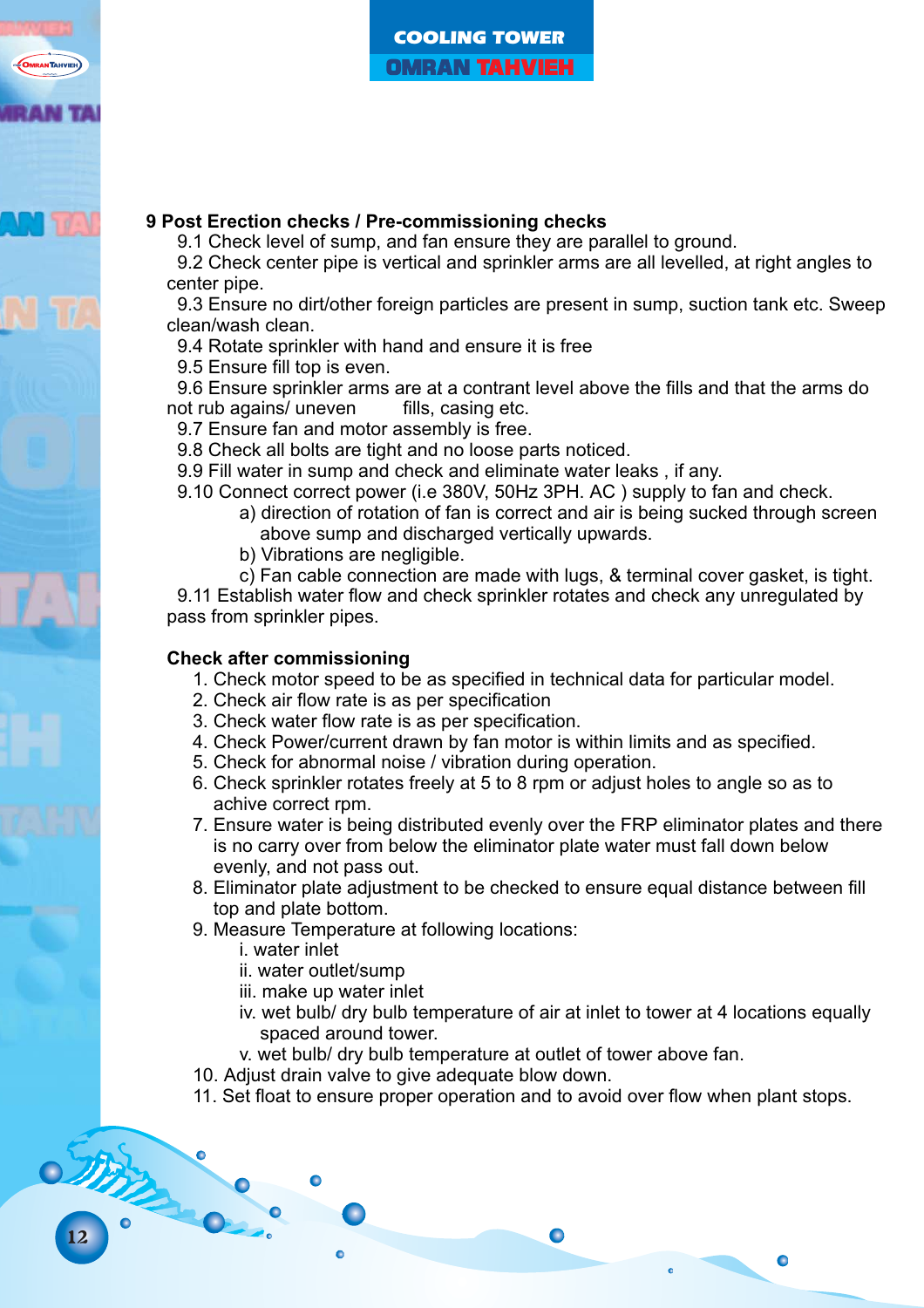

# **10 MAINTENANCE Schedule**

#### **Every Day**

Check if --

- 1. Vibrations are normal / Noise normal
- 2. Water distribution proper.
- 3. Fan Motor current normal and is all phases
- 4. Inlet / outlet temperature of water normal.

#### **Every Week :**

- 1. Clean inlet jali to remove entrained matter.
- 2. Clean inlet water filter.
- 3. Clean sprinklers / nozzles if choked.
- 4. Check growth of Algae etc. and remove from sump.

#### **Every Month :**

- 1. Drain Tank , flush out and remove any sediment
- 2. Check fills if clogged due to Algae, sediment / salts, etc.
- 3. Check structural / FRP casing and Basin damage and rep
- 4. Clean from outside with soap and water.
- 5. Check and tighten all bolts.
- 6. Smear Bolts with grease to facilitate easy opening the next time.

Every Two Months :

13

OTHER !

- 1. Grease all bearings of motors.
- 2. Grease all bearings of sprinklers.
- 3. Check runout on fan motor shafer.
- 4. Clean blades of foreign matter.
- 5. Check fills if damaged and replace. Replace bearings of sprinkler assembly after 2 years and fill with grease.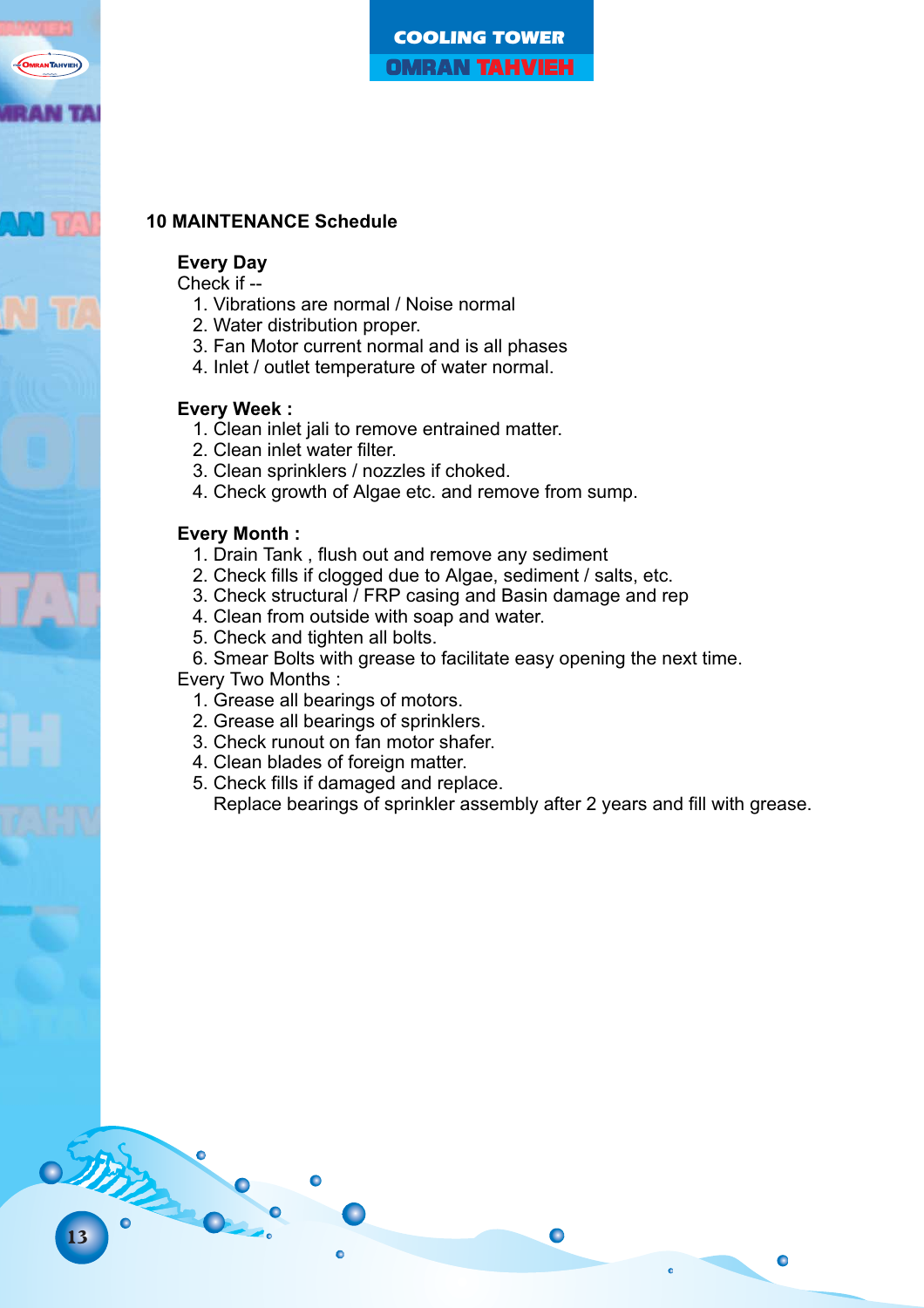

# PROBLEAMS

| <b>TROUBLE</b>               | <b>CAUSE</b>                                                  | <b>REMEDY</b>                |  |  |  |  |  |  |
|------------------------------|---------------------------------------------------------------|------------------------------|--|--|--|--|--|--|
| <b>Lowering of Cooling</b>   | 1. Electric blackout 1.                                       | 1. Contact power company     |  |  |  |  |  |  |
| capacity                     | 2. Fuse burnout due to                                        | 2. Get proper fuse           |  |  |  |  |  |  |
| 1. Motor stoppage            | damaged Contacts                                              |                              |  |  |  |  |  |  |
|                              | 3. Insufficient switch capacity                               | 3. Change to proper switch   |  |  |  |  |  |  |
| <b>Top</b>                   | 4. Bad switch contact                                         | 4. Adjust / Clean Contacts.  |  |  |  |  |  |  |
| 2. Sudden lowering of motor  | 1. Defective starter                                          | 1. Check starter for defects |  |  |  |  |  |  |
| speed(rotations per minute)  | 2. Too heavy load                                             | 2. Reduce the load by        |  |  |  |  |  |  |
|                              |                                                               | checking motor current       |  |  |  |  |  |  |
| <u>Top</u>                   | 3. Low supply voltage                                         | 3. Consult power company     |  |  |  |  |  |  |
| 3. Cannot rev up motor       | 1. Defective starter / starter                                | 1. a. Correct connection     |  |  |  |  |  |  |
| speed (rotations per minute) | connections                                                   | according to name plate      |  |  |  |  |  |  |
|                              |                                                               | b. Check supply voltage      |  |  |  |  |  |  |
|                              |                                                               | across all 3 phases          |  |  |  |  |  |  |
|                              |                                                               | c. Check current in all 3    |  |  |  |  |  |  |
|                              |                                                               | phases                       |  |  |  |  |  |  |
|                              | 2. Connection of rotary and                                   | 2. Send out to repair shop   |  |  |  |  |  |  |
| Top                          | fixed section                                                 |                              |  |  |  |  |  |  |
|                              | 3. Motor winding damaged                                      | 3. Send out to repair shop   |  |  |  |  |  |  |
| 4. Fan Stoppage              | 1. Jammed Bearing                                             | 1. Replace bearing           |  |  |  |  |  |  |
| <b>Temperature rise</b>      | 1. Too heavy load                                             | 1. Lighten load proper level |  |  |  |  |  |  |
|                              | 1. Motor getting over heated 2. a. Lowering of voltage supply | 2. a. Consult power          |  |  |  |  |  |  |
|                              | b. Unbalanced voltage supply                                  | company                      |  |  |  |  |  |  |
|                              |                                                               | b. Consult power             |  |  |  |  |  |  |
|                              |                                                               | company                      |  |  |  |  |  |  |
|                              | 3. High surrounding temp                                      | 3. Consult "Omran"           |  |  |  |  |  |  |
| <u>Top</u>                   | 4. Contact between rotary and                                 | 4. Change bearing or         |  |  |  |  |  |  |
|                              | fixed section                                                 | supplement grease            |  |  |  |  |  |  |
| Oil Leaking, others          | 1. Too much oil                                               | 1. Lower the oil face to     |  |  |  |  |  |  |
| 1. In case of gear speed     |                                                               | proper level                 |  |  |  |  |  |  |
| reducer oil leakage          | 2. Loose bolt                                                 | 2. Tighten properly          |  |  |  |  |  |  |
| Top                          |                                                               |                              |  |  |  |  |  |  |

 $\bullet$ 

 $\bullet$ 

 $\ddot{\bullet}$ 

0777

 $\bullet$ 

 $\Box$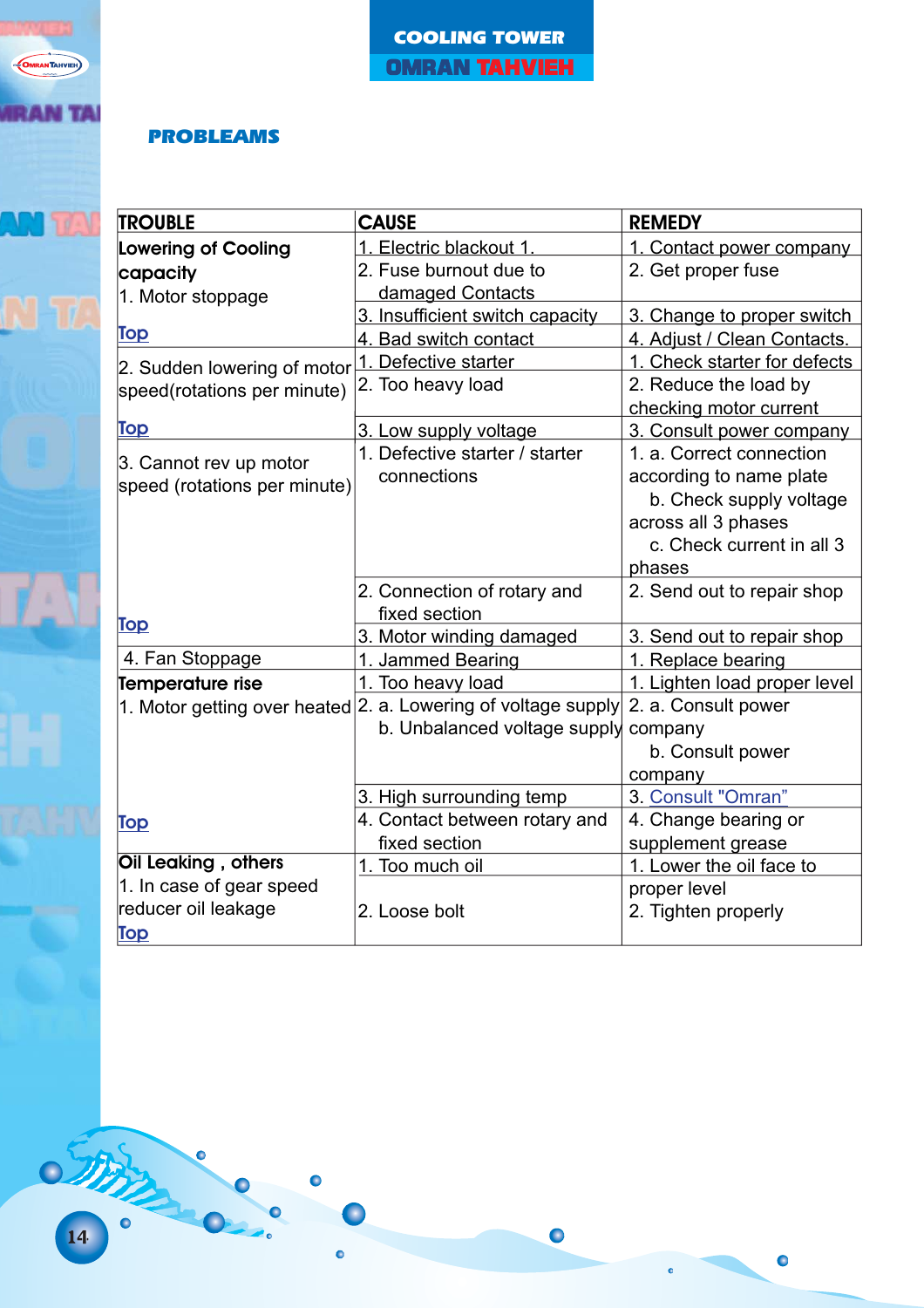| <b>TROUBLE</b>            | <b>CAUSE</b>                                                                                          | <b>REMEDY</b>                                                              |  |  |  |  |  |  |
|---------------------------|-------------------------------------------------------------------------------------------------------|----------------------------------------------------------------------------|--|--|--|--|--|--|
| Rise in water temperature | 1. Water flow above specified<br>flow                                                                 | 1. Regulate to correct flow<br>rate.                                       |  |  |  |  |  |  |
|                           | 2. Air flow below specified flow                                                                      | 2. Adjust blade angle check<br>and clean jail.                             |  |  |  |  |  |  |
|                           | 3. Load higher than design                                                                            | 3. Adjust load to correct<br>level.                                        |  |  |  |  |  |  |
|                           | 4. Fill checked or coated                                                                             | 4. Clean / replace fills. Use<br>proper water (Make up)<br>quality         |  |  |  |  |  |  |
|                           | 5. Fresh air intake not sufficient<br>or area sufficient or area<br>around tower not as<br>specified. | 5. Improve ventilation and<br>ensure exhaust air does not<br>get recycled. |  |  |  |  |  |  |
|                           | 6. WBT high                                                                                           | 6. Check design condition<br>and ensure no recycling of<br>exhaust air.    |  |  |  |  |  |  |
|                           | 7. Water bypassing fills                                                                              | 7. check sprinkler head and<br>pipe leakages.                              |  |  |  |  |  |  |
| <u>Top</u>                | 8. Sprinkler jammed/water not<br>being sprinkled and<br><b>Distributed</b>                            | 8. Repair sprinkler and<br>distribution system.                            |  |  |  |  |  |  |
| <b>Water flow Less</b>    | 1. Filter chocked                                                                                     | 1. Clean water filter.                                                     |  |  |  |  |  |  |
|                           | 2. Sprinkler pipes chocked                                                                            | 2. Clean pipes and holes                                                   |  |  |  |  |  |  |
|                           | 3. Level of water low in pump                                                                         | 3. Adjust float/ inlet flow<br>ensure proper make-up                       |  |  |  |  |  |  |
| Top                       | 4. Pump small                                                                                         | 4. Replace for correct flow<br>volume                                      |  |  |  |  |  |  |
| Air flow low              | 1. Fan speed low                                                                                      | 1. Check bearings/motor                                                    |  |  |  |  |  |  |
|                           | 2. Fan blade angle incorrect                                                                          | 2. Correct blade angle to<br>required setting                              |  |  |  |  |  |  |
| <b>Top</b>                | 3. Inlet jali chocked                                                                                 | 3. Clean air path                                                          |  |  |  |  |  |  |

 $\bullet$ 

 $\bullet$ 

 $\ddot{\bullet}$ 

0733

 $\bullet$ 

 $\Box$ 

 $\bullet$ 

**OMRANTAHVIEH** 

**IRAN TAI** 

**ANTI**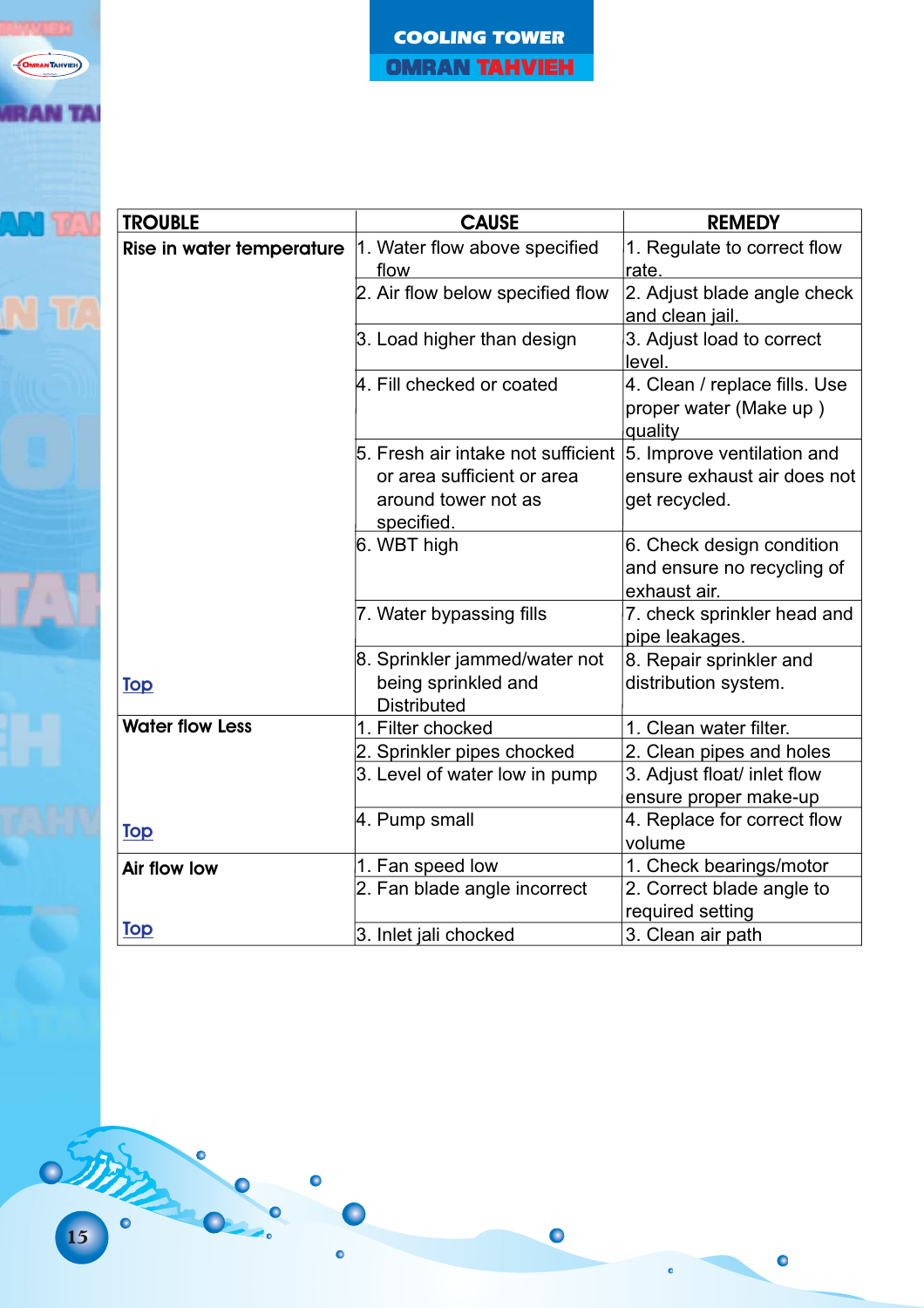

| <b>TROUBLE</b>               | <b>CAUSE</b>                       | <b>REMEDY</b>                                               |  |  |  |  |  |  |
|------------------------------|------------------------------------|-------------------------------------------------------------|--|--|--|--|--|--|
| <b>Noise &amp; Vibration</b> | 1. Fan mounting loose              | 1. Tighten mounting bolt and<br>correct/ replace if needed. |  |  |  |  |  |  |
|                              | 2. Fan blocks loose                | 2. Tighten blade in hub                                     |  |  |  |  |  |  |
|                              | 3. Fan unbalanced                  | 3. Rebalance and adjust                                     |  |  |  |  |  |  |
|                              | 4. Motor bearing faulty            | 4. Check and grease or                                      |  |  |  |  |  |  |
|                              |                                    | replace bearing on motor.                                   |  |  |  |  |  |  |
|                              | 5. Hub mounting on motor shaft     | 5. Tighten and use end plate                                |  |  |  |  |  |  |
|                              | loose                              | and shims if required.                                      |  |  |  |  |  |  |
|                              | 6. Many parts rubbing against      | 6. Give proper clearances                                   |  |  |  |  |  |  |
|                              | tower components                   | and adjust/ align                                           |  |  |  |  |  |  |
| <u>Top</u>                   |                                    | components                                                  |  |  |  |  |  |  |
| <b>Water carry over</b>      | 1. Sprinkler rotation too faster   | 1. Adjust sprinkler angle as                                |  |  |  |  |  |  |
|                              |                                    | to match the specified<br>rotation                          |  |  |  |  |  |  |
|                              | 2. Blocking of filter              | 2. Clean up any blocked                                     |  |  |  |  |  |  |
|                              |                                    | part                                                        |  |  |  |  |  |  |
|                              | 3. Defective eliminator            | 3. Replace eliminator                                       |  |  |  |  |  |  |
|                              | 4. Sprinkler too high above filter | 4. Adjust as specified.                                     |  |  |  |  |  |  |
|                              |                                    | 25mm - DMA 2116 to DMB                                      |  |  |  |  |  |  |
|                              |                                    | 4116                                                        |  |  |  |  |  |  |
|                              |                                    | 50mm - DMA 6616 to DMB                                      |  |  |  |  |  |  |
|                              |                                    | 8416                                                        |  |  |  |  |  |  |
|                              |                                    | 75mm - DMA 1260 and                                         |  |  |  |  |  |  |
| <u>Top</u>                   |                                    | above                                                       |  |  |  |  |  |  |

 $\bullet$ 

 $\bullet$ 

 $\ddot{\bullet}$ 

 $\bullet$ 

 $\blacksquare$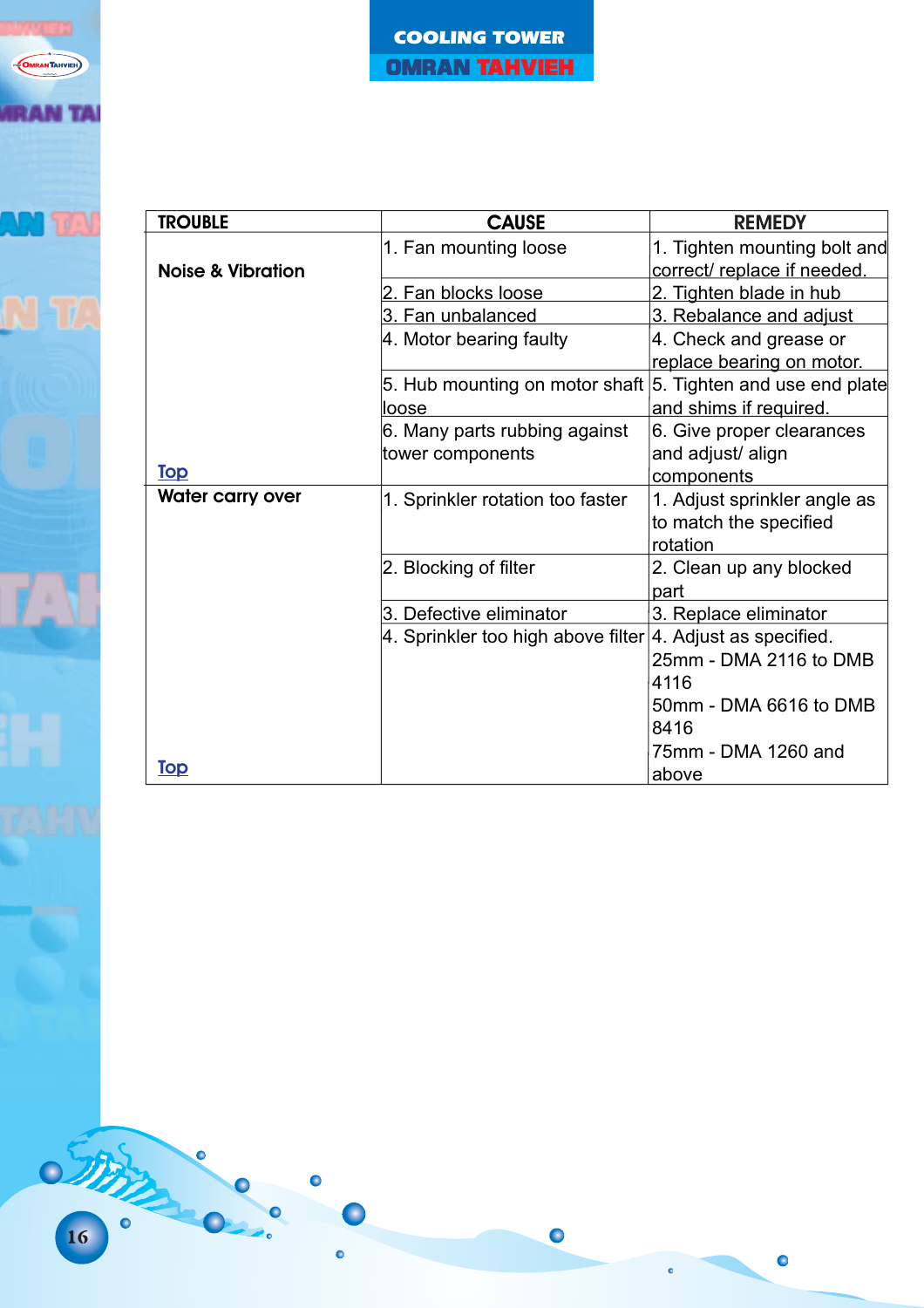

| <b>SPECIFICATIONS</b> |                  |                |                   |                          |                                 |                    |                    |                                           |                    |                    |                    |                    |                          |                    |                    |                 |                    |                           |                           |                           |                           |               |               |               |
|-----------------------|------------------|----------------|-------------------|--------------------------|---------------------------------|--------------------|--------------------|-------------------------------------------|--------------------|--------------------|--------------------|--------------------|--------------------------|--------------------|--------------------|-----------------|--------------------|---------------------------|---------------------------|---------------------------|---------------------------|---------------|---------------|---------------|
|                       |                  | Full<br>Quick  |                   |                          |                                 |                    |                    |                                           | $\frac{5}{4}$      | $\frac{9}{4}$      | $\frac{5}{4}$      | ᅮ                  | ᠇                        | ᠇                  | ᠇                  | ᠇               | ᡪ                  | $\sim$                    | $\mathbf{\sim}$           | $\mathbf{\Omega}$         | $\mathbf{\Omega}$         | က             | က             | က             |
|                       |                  | ء<br>5<br>Make | $\frac{1}{2}$     | $\frac{2}{4}$            | $\frac{5}{4}$                   | $\frac{5}{4}$      | $\frac{5}{4}$      | $\frac{5}{4}$                             | $\frac{9}{4}$      | $\frac{9}{4}$      | $\frac{1}{2}$      | ↽                  | $\overline{\phantom{0}}$ | ᠇                  | ᠇                  | ᠇               | ٢                  | $\sim$                    | $\mathbf{\Omega}$         | $\mathbf{\Omega}$         | $\mathbf{\Omega}$         | က             | က             | က             |
|                       |                  | <b>Drain</b>   |                   | ᡪ                        | $\frac{1}{2}$<br>$\overline{ }$ | $\frac{1}{2}$      | $\frac{1}{2}$      | $\frac{1}{2}$<br>$\overline{\phantom{0}}$ | $\frac{1}{2}$<br>ᡪ | $\frac{1}{2}$<br>᠇ | $\frac{1}{2}$<br>ᡪ | $\frac{1}{2}$<br>ᡪ | $\frac{1}{2}$<br>᠇       | $\frac{1}{2}$<br>ᡪ | $\frac{1}{2}$<br>ᡪ | $\frac{1}{2}$   | $\frac{1}{2}$<br>ᡪ | S                         | က                         | က                         | က                         | က             | က             | S             |
|                       |                  | Over Flow      |                   | $\overline{\phantom{0}}$ | $\frac{1}{2}$<br>ᡪ              | $\frac{1}{2}$<br>ᡪ | $\frac{1}{2}$<br>ᡪ | $\frac{1}{2}$<br>ᡪ                        | $\frac{1}{2}$<br>ᡪ | $\frac{1}{2}$<br>᠇ | $\frac{1}{2}$<br>ᡪ | $\frac{1}{2}$<br>ᡪ | $\frac{1}{2}$<br>᠆       | $\frac{1}{2}$<br>ᡪ | က                  | S               | က                  | 4                         | 4                         | 4                         | 4                         | 4             | 4             | 4             |
|                       |                  | Outlet         | က                 | က                        | 4                               | 4                  | 4                  | 4                                         | 5                  | 5                  | $\mathbf{\circ}$   | $\circ$            | $\circ$                  | $\mathbf{\circ}$   | $\infty$           | $\infty$        | $\infty$           | $\widetilde{\phantom{a}}$ | $\widetilde{\phantom{a}}$ | $\widetilde{\phantom{a}}$ | $\widetilde{\phantom{a}}$ | 27            | $\frac{2}{3}$ | $\frac{2}{3}$ |
|                       |                  | Inlet          | S                 | က                        | 4                               | 4                  | 4                  | 4                                         | 5                  | 5                  | $\circ$            | $\circ$            | $\circ$                  | $\circ$            | $\infty$           | $\infty$        | $\infty$           | $\widetilde{\phantom{a}}$ | $\widetilde{\phantom{a}}$ | $\widetilde{\phantom{a}}$ | $\widetilde{\phantom{a}}$ | $\frac{2}{3}$ | $\frac{2}{3}$ | $\frac{2}{3}$ |
|                       |                  | Dim            | 1.78              | $\frac{1}{2}$            | $\overline{2.1}$                | $\overline{2.1}$   | 2.59               | 2.59                                      | 2.95               | 2.95               | 3.71               | 3.71               | 4.39                     | 4.39               | 4.39               | 4.85            | 4.85               | 5.51                      | 5.51                      | 6.53                      | 6.53                      | 7.59          | 7.59          | 8.79          |
|                       | <b>Dimension</b> | High           | $\mathbf{\Omega}$ | 2.48                     | 2.48                            | 2.48               | 2.35               | 2.57                                      | 2.62               | 2.62               | 2.92               | 2.92               | 3.66                     | 3.66               | 3.66               | 3.68            | 3.68               | 4.04                      | 4.27                      | 4.83                      | 4.83                      | 4.83          | 5.23          | 5.56          |
|                       | ε<br>Fan Di      |                | $0.\overline{0}$  | ၀<br>ဝ                   | ب<br>2                          | $\frac{2}{1}$      | $\frac{1}{2}$      | $\frac{2}{1}$                             | c.                 | <u>ي ا</u><br>ᡪ    | $\frac{8}{1}$      | $\frac{8}{1}$      | $\frac{8}{1}$            | $\frac{8}{1}$      | 2.4                | $2\overline{4}$ | 2.4                | S                         | S                         | 3.3                       | 3.3                       | 3.6           | 3.6           | 4.2           |
|                       | Motor Power      |                | ᡪ                 | $\frac{5}{1}$            | $\overline{\mathsf{C}}$         | $\mathbf{\Omega}$  | $\mathbf{\Omega}$  | $\mathbf{\Omega}$                         | က                  | ပ                  | 5                  | 5                  | 7.5                      | 7.5                | 7.5                | $\overline{0}$  | 15                 | 15                        | 15                        | $\frac{5}{3}$             | $\overline{0}$            | 25            | $\infty$      | 30            |
|                       | <b>Model</b>     |                | <b>MB-40</b>      | $MB-50$                  | <b>MB-60</b>                    | <b>MB-80</b>       | <b>MB-90</b>       | <b>MB-100</b>                             | MB-125             | <b>MB-150</b>      | MB-175             | <b>MB-200</b>      | <b>MB-225</b>            | MB-250             | <b>MB-300</b>      | <b>MB-350</b>   | <b>MB-400</b>      | <b>MB-450</b>             | <b>MB-500</b>             | <b>MB-600</b>             | <b>MB-700</b>             | <b>MB-800</b> | MB-1000       | MB-1250       |

 $\bullet$ 

 $\bullet$ 

 $\ddot{\bullet}$ 

# COOLING TOWER

**OMRAN TAHVIEH** 

 $\bullet$ 

 $\Box$